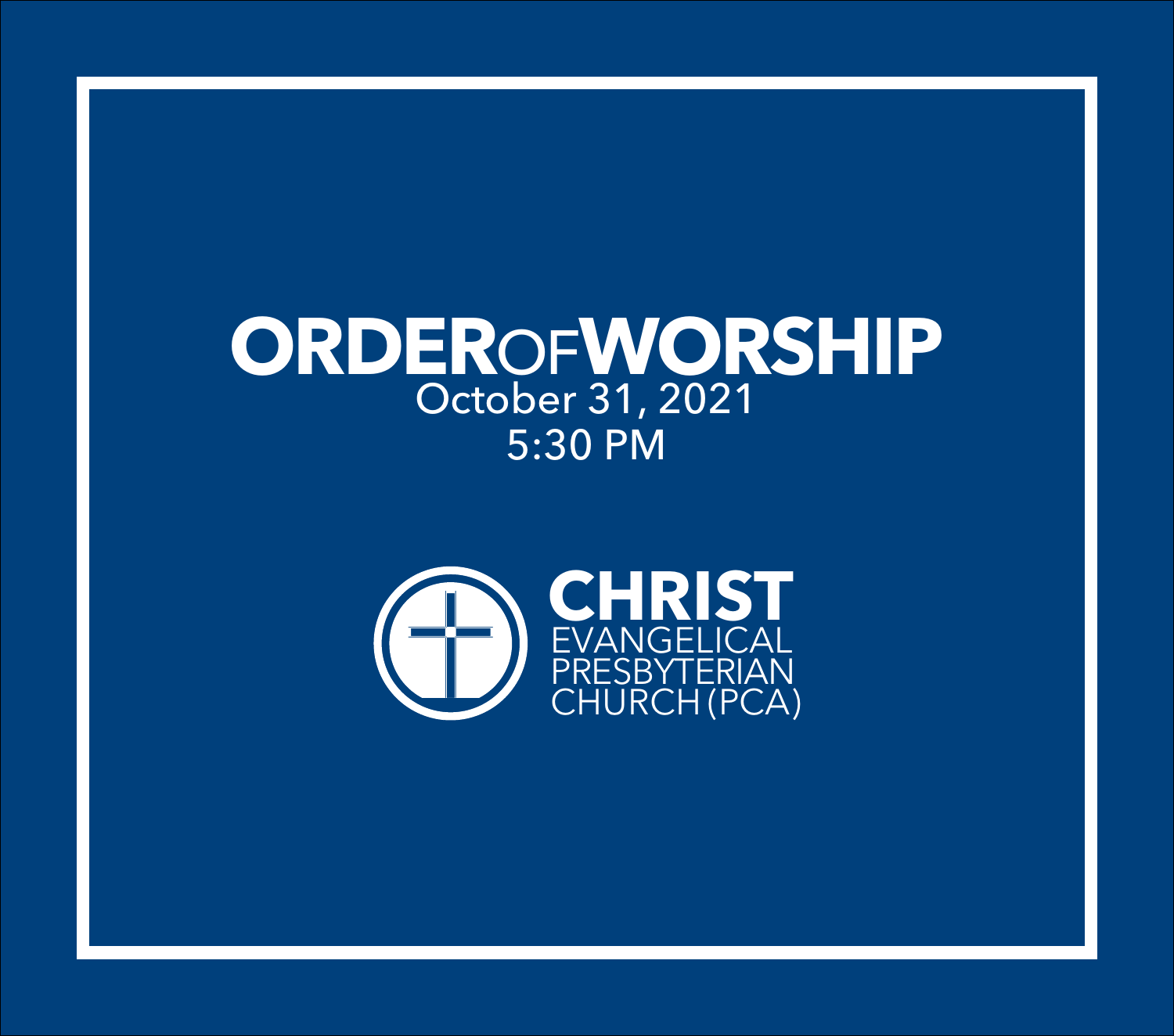# **ORDER OF WORSHIP** October 31, 2021

# **Prelude**

## **Welcome**

To all who are weary and need rest; To all who mourn and long for comfort; To all who feel worthless and wonder if God cares; To all who fail and desire strength; To all who sin and need a Savior; To all who hunger and thirst for righteousness; And to whoever will come–

This Church opens wide her doors and offers her welcome in the name of the Lord Jesus Christ.

# **Call to Worship Call to Worship Psalm 98:1-4**

Minister: Oh sing to the LORD a new song, for he has done marvelous things! His right hand and his holy arm have worked salvation for him. The LORD has made known his salvation; he has revealed his righteousness in the sight of the nations. He has remembered his steadfast love and faithfulness to the house of Israel. All the ends of the earth have seen the salvation of our God.

> Make a joyful noise to the LORD, all the earth; break forth into joyous song and sing praises!

Let us worship our God together!

#### **Hymn of Praise**

#### **Holy, Holy, Holy**

Holy holy holy Lord God Almighty Early in the morning Our song shall rise to thee Holy holy holy merciful and mighty God in three Persons blessed Trinity

Holy holy holy all the saints adore thee Casting down their golden crowns Around the glassy sea Cherubim and seraphim Falling down before thee Who wert and art and evermore shalt be

Holy holy holy Though the darkness hide thee Though the eye of sinful man Thy glory may not see Only thou art holy there is none beside thee Perfect in pow'r in love in purity

*continued*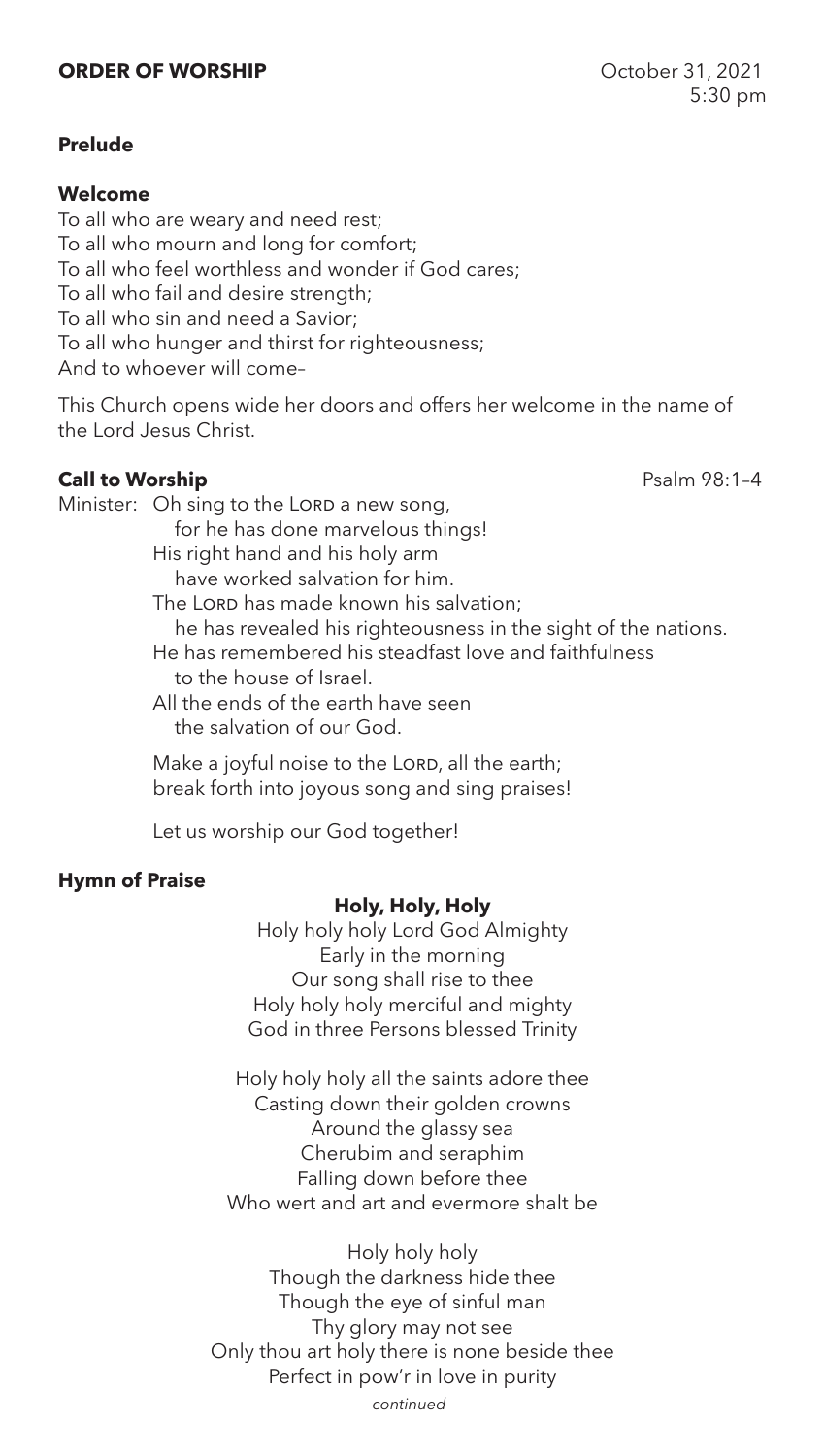Holy holy holy Lord God Almighty All thy works shall praise thy name In earth and sky and sea Holy holy holy merciful and mighty God in three Persons blessed Trinity

# **Invocation**

#### **My Hope Is In The Lord**

My hope is in the Lord Who gave himself for me And paid the price Of all my sin at Calvary

*Chorus For me he died For me he lives And everlasting life And light he freely gives*

No merit of my own His anger to suppress My only hope is found In Jesus' righteousness

#### *Chorus*

And now for me he stands Before the Father's throne He shows his wounded hands And names me as his own

*Chorus*

His grace has planned it all 'Tis mine but to believe And recognize his work of love And Christ receive

*Chorus*

## **Tithes And Offerings**

#### **The Doxology**

Praise God from whom all blessings flow Praise him all creatures here below Praise him above ye heavenly host Praise Father Son and Holy Ghost Amen

#### **Prayer Of Dedication**